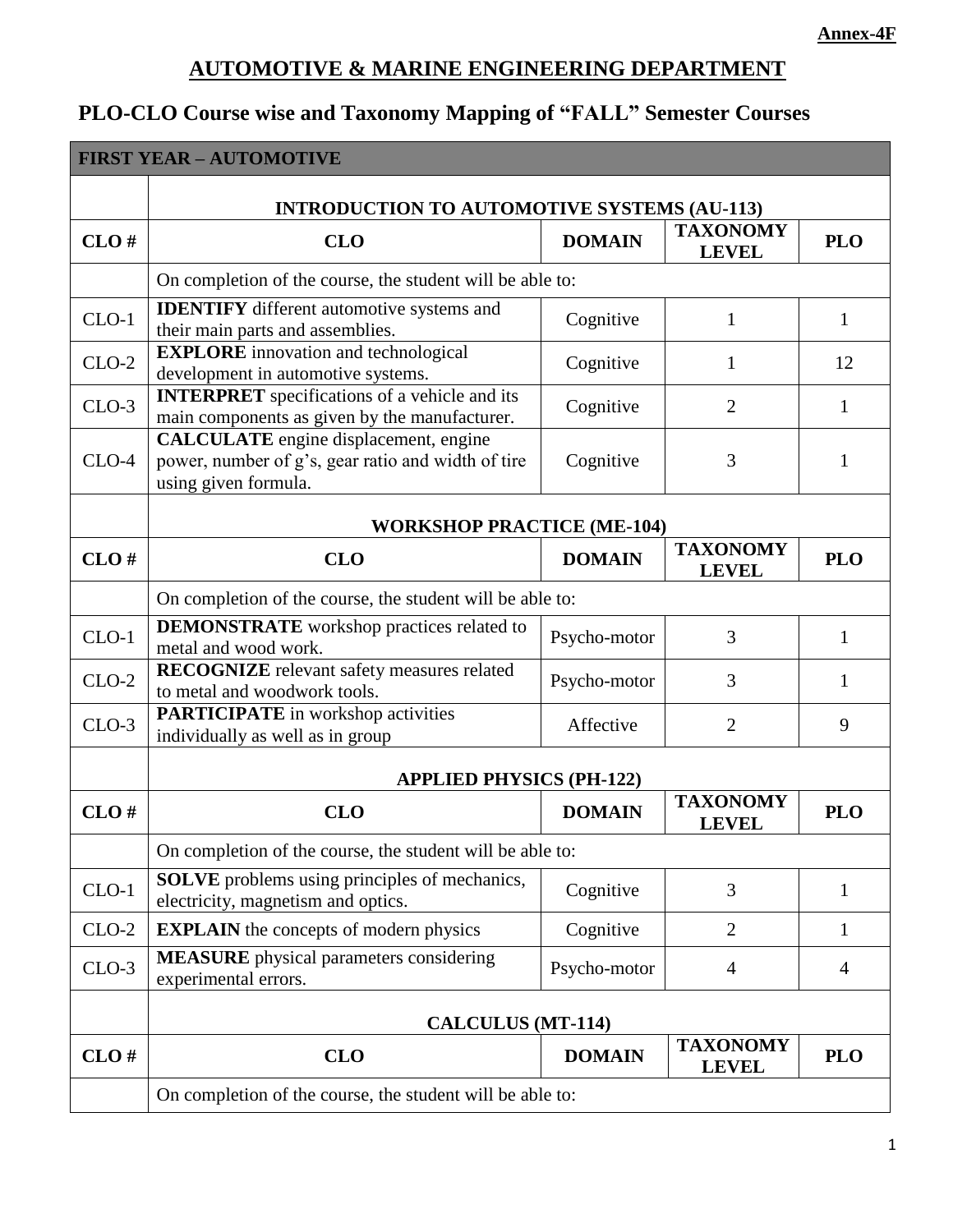| $CLO-1$ | <b>APPLY</b> concept of calculus for solving<br>engineering problems.                                             | Cognitive     | 3                               | 1              |  |
|---------|-------------------------------------------------------------------------------------------------------------------|---------------|---------------------------------|----------------|--|
| $CLO-2$ | <b>TEST</b> convergence and divergence of sequence<br>and series.                                                 | Cognitive     | 3                               | 1              |  |
| $CLO-3$ | <b>PLOT</b> complex numbers with standard function.                                                               | Cognitive     | 2                               | $\mathbf{1}$   |  |
| $CLO-4$ | <b>SOLVE</b> problems of singe variable Calculus<br>using software.                                               | Cognitive     | 3                               | 5              |  |
|         | <b>FUNCTIONAL ENGLISH (HS-104)</b>                                                                                |               |                                 |                |  |
| CLO#    | <b>CLO</b>                                                                                                        | <b>DOMAIN</b> | <b>TAXONOMY</b><br><b>LEVEL</b> | <b>PLO</b>     |  |
|         | On completion of the course, the student will be able to:                                                         |               |                                 |                |  |
| $CLO-1$ | <b>IDENTIFY</b> listening types and note-taking<br>techniques.                                                    | Cognitive     | $\overline{2}$                  | 10             |  |
| $CLO-2$ | <b>DEMONSTRATE</b> writing and reading skills in<br>English.                                                      | Cognitive     | 3                               | 10             |  |
| $CLO-3$ | <b>DELIVER</b> effective formal presentations on a<br>variety of topics.                                          | Affective     | $\overline{2}$                  | 10             |  |
|         | <b>PAKISTAN STUDIES (HS-105)</b>                                                                                  |               |                                 |                |  |
| CLO#    | <b>CLO</b>                                                                                                        | <b>DOMAIN</b> | <b>TAXONOMY</b><br><b>LEVEL</b> | <b>PLO</b>     |  |
|         | On completion of the course, the student will be able to:                                                         |               |                                 |                |  |
| $CLO-1$ | <b>DESCRIBE</b> the history of Pakistan considering<br>societal legal and cultural aspects.                       | Cognitive     | $\overline{2}$                  | 6              |  |
| $CLO-2$ | <b>RECOGNIZE</b> the importance of ethics, codes<br>and value system in becoming a good citizen.                  | Affective     | 3                               | 8              |  |
| $CLO-3$ | WRITE a report on current issues, resources and<br>problems faced by Pakistan.                                    | Cognitive     | $\overline{2}$                  | 9              |  |
|         | <b>SECOND YEAR - AUTOMOTIVE</b>                                                                                   |               |                                 |                |  |
|         | <b>AUTOMOTIVE POWER PLANT (AU-201)</b>                                                                            |               |                                 |                |  |
| CLO#    | <b>CLO</b>                                                                                                        | <b>DOMAIN</b> | <b>TAXONOMY</b><br><b>LEVEL</b> | <b>PLO</b>     |  |
|         | On completion of the course, the student will be able to:                                                         |               |                                 |                |  |
| $CLO-1$ | <b>CALCULATE</b> thermodynamic efficiencies of<br>Otto, Diesel, Dual and Stirling Cycle using first<br>principle. | Cognitive     | 3                               | 1              |  |
| $CLO-2$ | <b>CALCULATE</b> engine performance parameters<br>including brake power and specific fuel<br>consumption.         | Cognitive     | 3                               | 1              |  |
| $CLO-4$ | <b>MEASURE</b> the break power and fuel<br>consumption of an engine using dynamometer.                            | Psychomotor   | 3                               | $\overline{4}$ |  |
|         | STATISTICS AND QUALITY CONTROL (AU-203)                                                                           |               |                                 |                |  |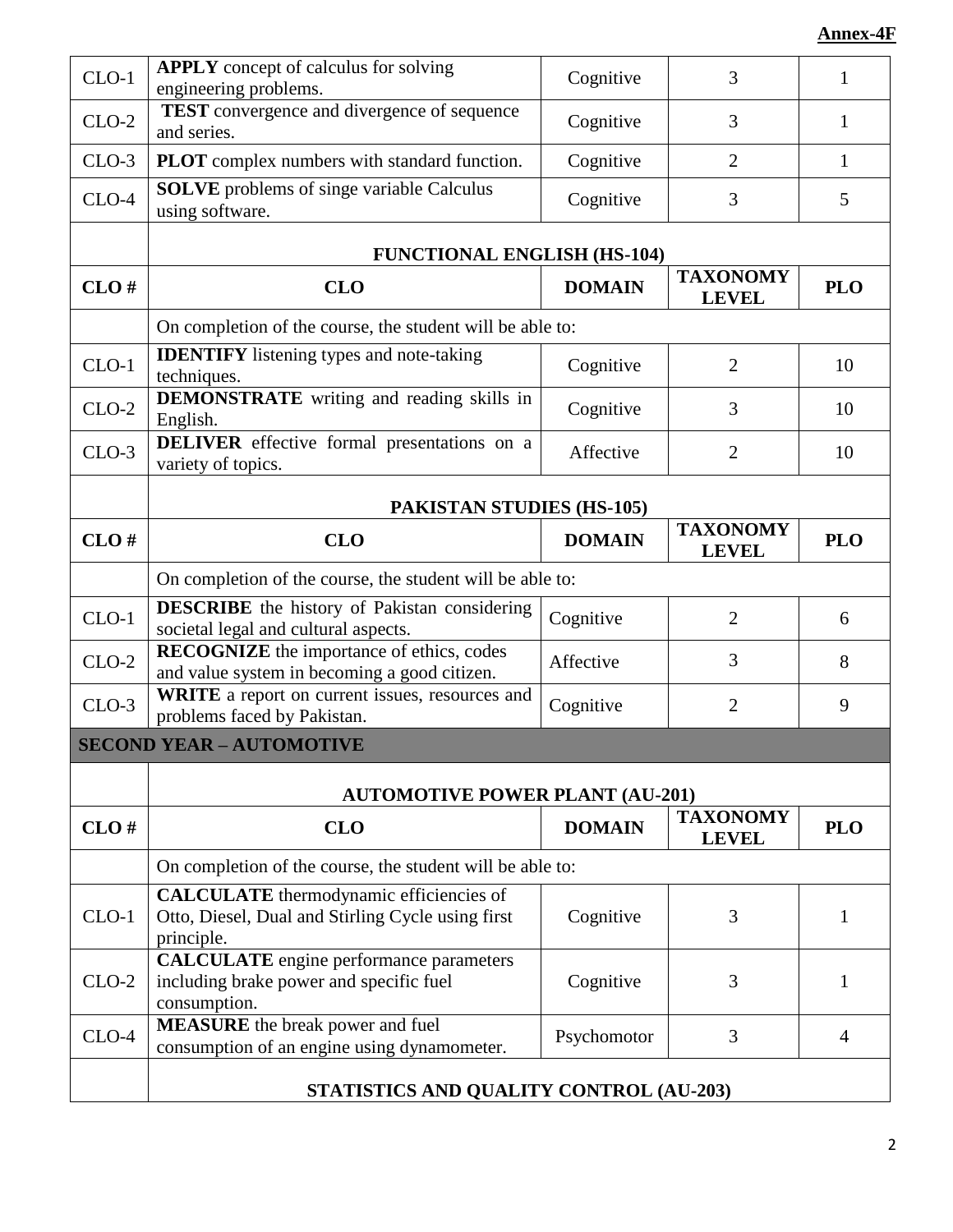| CLO#    | <b>CLO</b>                                                                                                    | <b>DOMAIN</b> | <b>TAXONOMY</b><br><b>LEVEL</b> | <b>PLO</b>   |  |
|---------|---------------------------------------------------------------------------------------------------------------|---------------|---------------------------------|--------------|--|
|         | On completion of the course, the student will be able to:                                                     |               |                                 |              |  |
| $CLO-1$ | <b>CALCULATE</b> descriptive statistics.                                                                      | Cognitive     | 3                               | $\mathbf{1}$ |  |
| $CLO-2$ | <b>CALCULATE</b> probability and probability<br>distributions.                                                | Cognitive     | 3                               | 1            |  |
| $CLO-3$ | <b>PERFORM</b> statistical process control.                                                                   | Cognitive     | 3                               | $\mathbf{1}$ |  |
| $CLO-4$ | USE software tools for statistics and quality<br>control.                                                     | Cognitive     | 3                               | 5            |  |
|         | <b>COMPUTER PROGRAMMING AND APPLICATIONS (AU-212)</b>                                                         |               |                                 |              |  |
| CLO#    | <b>CLO</b>                                                                                                    | <b>DOMAIN</b> | <b>TAXONOMY</b><br><b>LEVEL</b> | <b>PLO</b>   |  |
|         | On completion of the course, the student will be able to:                                                     |               |                                 |              |  |
| $CLO-1$ | <b>DESCRIBE</b><br>the<br>fundamental<br>concepts<br>of<br>computing and computer systems.                    | Cognitive     | $\overline{2}$                  | 1            |  |
| $CLO-2$ | PREPARE pseudo code and/or a flow chart<br>related to a given problem.                                        | Cognitive     | 3                               | 1            |  |
| $CLO-3$ | <b>PRODUCE</b> a high-level computer language<br>program and/or output.                                       | Cognitive     | 3                               | 1            |  |
| $CLO-4$ | <b>USE</b> application software to perform engineering<br>calculations.                                       | Cognitive     | 3                               | 5            |  |
|         | FUNDAMENTALS OF ANALOGUE AND DIGITAL ELECTRONICS (AU-225)                                                     |               |                                 |              |  |
| CLO#    | <b>CLO</b>                                                                                                    | <b>DOMAIN</b> | <b>TAXONOMY</b><br><b>LEVEL</b> | <b>PLO</b>   |  |
|         | On completion of the course, the student will be able to:                                                     |               |                                 |              |  |
| $CLO-1$ | <b>EXPLAIN</b> the operation and circuit analysis of<br>BJT, FET and Thyristor devices.                       | Cognitive     | $\overline{2}$                  | 1            |  |
| $CLO-2$ | <b>CALCULATE</b> the operational parameters of<br>different types of BJT and FET based amplifier<br>circuits. | Cognitive     | 3                               | 1            |  |
| $CLO-3$ | SOLVE the digital circuits using Boolean algebra<br>for different combinational Logics.                       | Cognitive     | 3                               | 1            |  |
| $CLO-4$ | <b>DEMONSTRATE</b> the operation of different<br>amplifiers and combinational logic circuits.                 | Psychomotor   | 3                               | 4            |  |
|         | <b>MATERIALS AND METALLURGY (ME-209)</b>                                                                      |               |                                 |              |  |
| CLO#    | <b>CLO</b>                                                                                                    | <b>DOMAIN</b> | <b>TAXONOMY</b><br><b>LEVEL</b> | <b>PLO</b>   |  |
|         | On completion of the course, the student will be able to:                                                     |               |                                 |              |  |
| $CLO-1$ | Explain different material types in terms of<br>bonding and crystal structure.                                | Cognitive     | $\overline{2}$                  | 1            |  |
| $CLO-2$ | <b>DESCRIBE</b> the property differences between<br>metals, polymers & composites and their                   | Cognitive     | $\overline{2}$                  | 1            |  |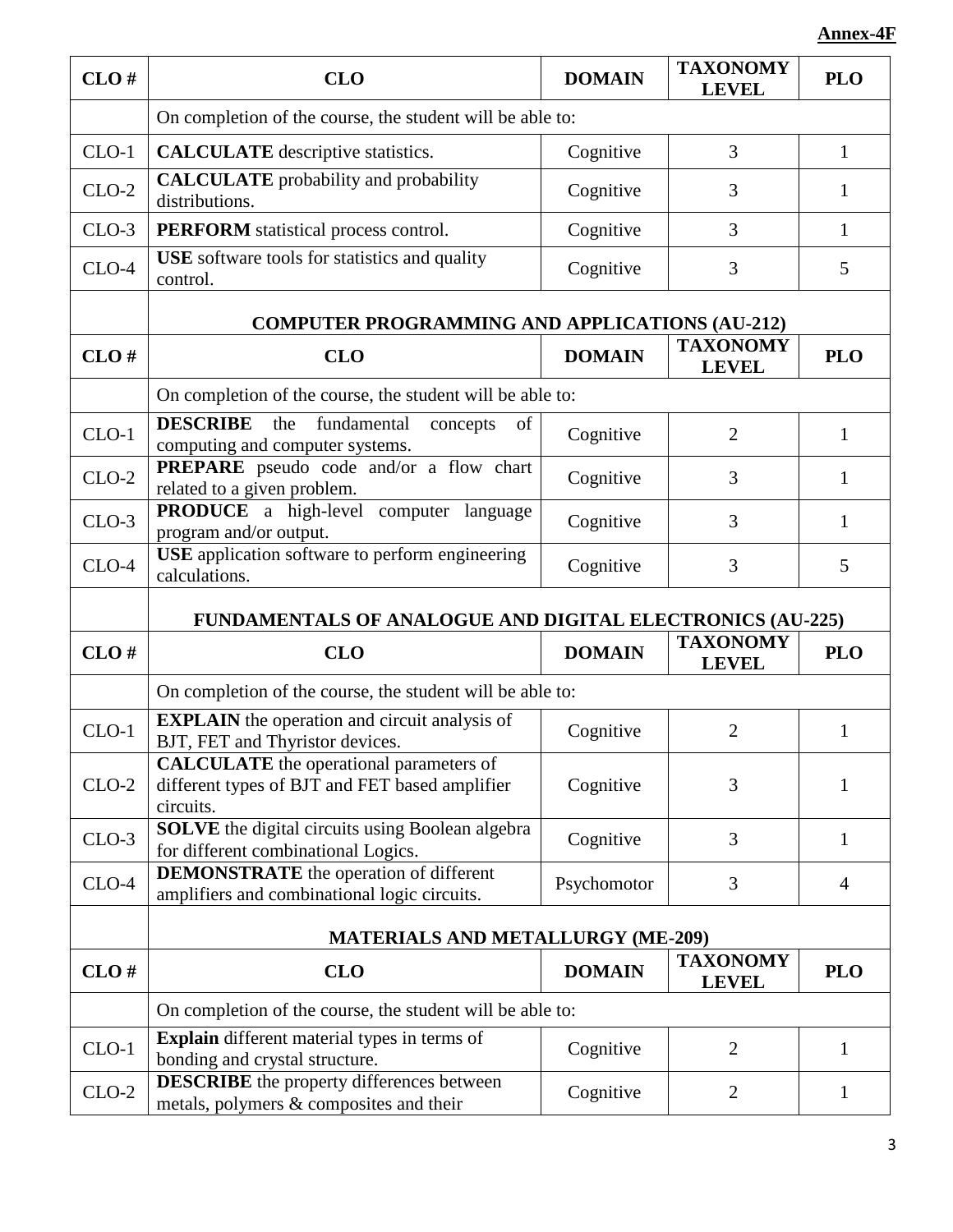|                                | implications in terms of environment and                                                                                                  |               |                                 |              |
|--------------------------------|-------------------------------------------------------------------------------------------------------------------------------------------|---------------|---------------------------------|--------------|
|                                | sustainability.                                                                                                                           |               |                                 |              |
| $CLO-3$                        | <b>APPLY</b> tie line and lever rule to phase diagram<br>in order to determine the phase composition and<br>phase fraction in a mixture.  | Cognitive     | 3                               | 1            |
| $CLO-4$                        | <b>DETERMINE</b> the effect of micro-structure and<br>solidification process on end use<br>properties/mechanical properties of materials. | Cognitive     | 3                               | 1            |
| $CLO-5$                        | <b>Demonstrate</b> the mechanical properties of<br>advanced engineering materials using laboratory<br>equipment.                          | Psychomotor   | 3                               | $\mathbf{1}$ |
|                                | <b>ORDINARY DIFFERENTIAL EQUATIONS AND FOURIER SERIES (MT-223)</b>                                                                        |               |                                 |              |
| CLO#                           | <b>CLO</b>                                                                                                                                | <b>DOMAIN</b> | <b>TAXONOMY</b><br><b>LEVEL</b> | <b>PLO</b>   |
|                                | On completion of the course, the student will be able to:                                                                                 |               |                                 |              |
| $CLO-1$                        | FORMULATE differential equation for an<br>engineering problem.                                                                            | Cognitive     | 3                               | $\mathbf{1}$ |
| $CLO-2$                        | <b>SOLVE</b> differential equations using Laplace and<br>integral transformations.                                                        | Cognitive     | 3                               | 1            |
| $CLO-3$                        | <b>EXPRESS</b> periodic functions into Fourier series                                                                                     | Cognitive     | $\overline{2}$                  | $\mathbf{1}$ |
| $CLO-4$                        | <b>SOLVE</b> differential equations using software.                                                                                       | Cognitive     | 3                               | 5            |
| <b>THIRD YEAR - AUTOMOTIVE</b> |                                                                                                                                           |               |                                 |              |
|                                |                                                                                                                                           |               |                                 |              |
|                                | <b>MANUFACTURING ENGINEERING - II (AU-311)</b>                                                                                            |               |                                 |              |
| CLO#                           | <b>CLO</b>                                                                                                                                | <b>DOMAIN</b> | <b>TAXONOMY</b><br><b>LEVEL</b> | <b>PLO</b>   |
|                                | On completion of the course, the student will be able to:                                                                                 |               |                                 |              |
| $CLO-1$                        | <b>EXPLAIN</b> the metal forming processes.                                                                                               | Cognitive     | 2                               |              |
| $CLO-2$                        | <b>ANALYSE</b> appropriate use of metrology in<br>manufacturing processes.                                                                | Cognitive     | $\overline{4}$                  | 1            |
| $CLO-3$                        | <b>CALCULATE</b> parameters related to machine<br>tools.                                                                                  | Cognitive     | 3                               | $\mathbf{1}$ |
| $CLO-4$                        | <b>DEMONSTRATE</b> the use of CAM equipment<br>available in the lab with given precision.                                                 | Psychomotor   | 3                               | 5            |
|                                | <b>COMBUSTION, EMISSIN AND POLLUTION (AU-313)</b>                                                                                         |               |                                 |              |
| CLO#                           | <b>CLO</b>                                                                                                                                | <b>DOMAIN</b> | <b>TAXONOMY</b><br><b>LEVEL</b> | <b>PLO</b>   |
|                                | On completion of the course, the student will be able to:                                                                                 |               |                                 |              |
| $CLO-1$                        | <b>EXPLAIN</b> concept of combustion and<br>combustion process in engines.                                                                | Cognitive     | $\overline{2}$                  | 1            |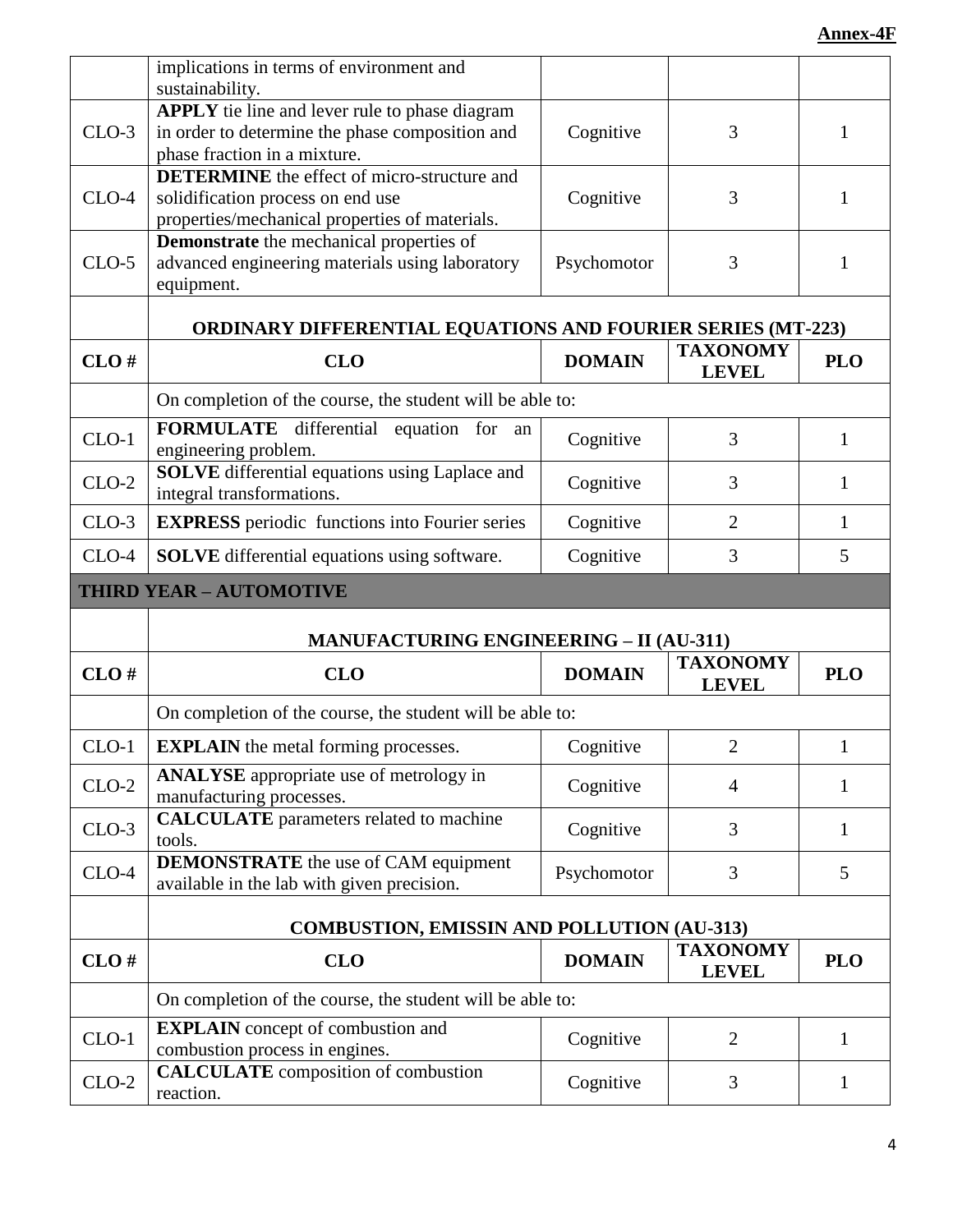| $CLO-3$ | ANALYZE process of combustion in engines to<br>determine sources of gaseous and noise pollutions<br>from internal combustion engines keeping in view<br>the effects of pollutants on environment and<br>sustainability. | Cognitive     | 4                               | $\overline{7}$ |  |
|---------|-------------------------------------------------------------------------------------------------------------------------------------------------------------------------------------------------------------------------|---------------|---------------------------------|----------------|--|
|         | <b>VEHICLE DYNAMICS (AU-314)</b>                                                                                                                                                                                        |               |                                 |                |  |
| CLO#    | <b>CLO</b>                                                                                                                                                                                                              | <b>DOMAIN</b> | <b>TAXONOMY</b><br><b>LEVEL</b> | <b>PLO</b>     |  |
|         | On completion of the course, the student will be able to:                                                                                                                                                               |               |                                 |                |  |
| $CLO-1$ | <b>FORMULATE</b> mathematical models related to<br>vehicle longitudinal, lateral and vertical dynamics<br>using Newton's $2nd$ law of motion.                                                                           | Cognitive     | 3                               | 1              |  |
| $CLO-2$ | SOLVE problems related to tire, driveline and<br>steering dynamics.                                                                                                                                                     | Cognitive     | 3                               | 1              |  |
| $CLO-3$ | <b>CALCULATE</b><br>vehicle<br>for<br>roll<br>center<br>a<br>suspension systems.                                                                                                                                        | Cognitive     | 3                               | 1              |  |
| $CLO-4$ | <b>DEVELOP</b> a model for the determination of<br>center of mass of a vehicle.                                                                                                                                         | Cognitive     | 5                               | $\overline{2}$ |  |
|         | <b>SOLID MECHANICS - II (ME-313)</b>                                                                                                                                                                                    |               |                                 |                |  |
| CLO#    | <b>CLO</b>                                                                                                                                                                                                              | <b>DOMAIN</b> | <b>TAXONOMY</b><br><b>LEVEL</b> | <b>PLO</b>     |  |
|         | On completion of the course, the student will be able to:                                                                                                                                                               |               |                                 |                |  |
| $CLO-1$ | <b>CALCULATE</b> principal stress and strain in<br>engineering problems.                                                                                                                                                | Cognitive     | 3                               | $\mathbf{1}$   |  |
| $CLO-2$ | <b>SOLVE</b> engineering problems using Failure<br>Theories.                                                                                                                                                            | Cognitive     | 3                               | 1              |  |
| $CLO-3$ | <b>SOLVE</b> problems related to cylinders and<br>bending stress.                                                                                                                                                       | Cognitive     | 3                               | 1              |  |
| $CLO-4$ | <b>DISTINGUISH</b> between statically determinate<br>and indeterminate structure.                                                                                                                                       | Cognitive     | $\overline{4}$                  | $\overline{2}$ |  |
|         | ADVANCED CALCULUS AND LINEAR ALGEBRA (MT-332)                                                                                                                                                                           |               |                                 |                |  |
| CLO#    | <b>CLO</b>                                                                                                                                                                                                              | <b>DOMAIN</b> | <b>TAXONOMY</b><br><b>LEVEL</b> | <b>PLO</b>     |  |
|         | On completion of the course, the student will be able to:                                                                                                                                                               |               |                                 |                |  |
| $CLO-1$ | <b>SOLVE</b> engineering problems using<br>multivariable calculus.                                                                                                                                                      | Cognitive     | 3                               | 1              |  |
| $CLO-2$ | APPLY linear algebra to solve engineering<br>problems.                                                                                                                                                                  | Cognitive     | 3                               | 1              |  |
| $CLO-3$ | <b>APPLY</b> concepts of vector calculus in solving<br>engineering problems.                                                                                                                                            | Cognitive     | 3                               | 1              |  |
| $CLO-4$ | <b>SOLVE</b> calculus and linear algebra problems<br>using software.                                                                                                                                                    | Cognitive     | 3                               | 5              |  |
|         |                                                                                                                                                                                                                         |               |                                 |                |  |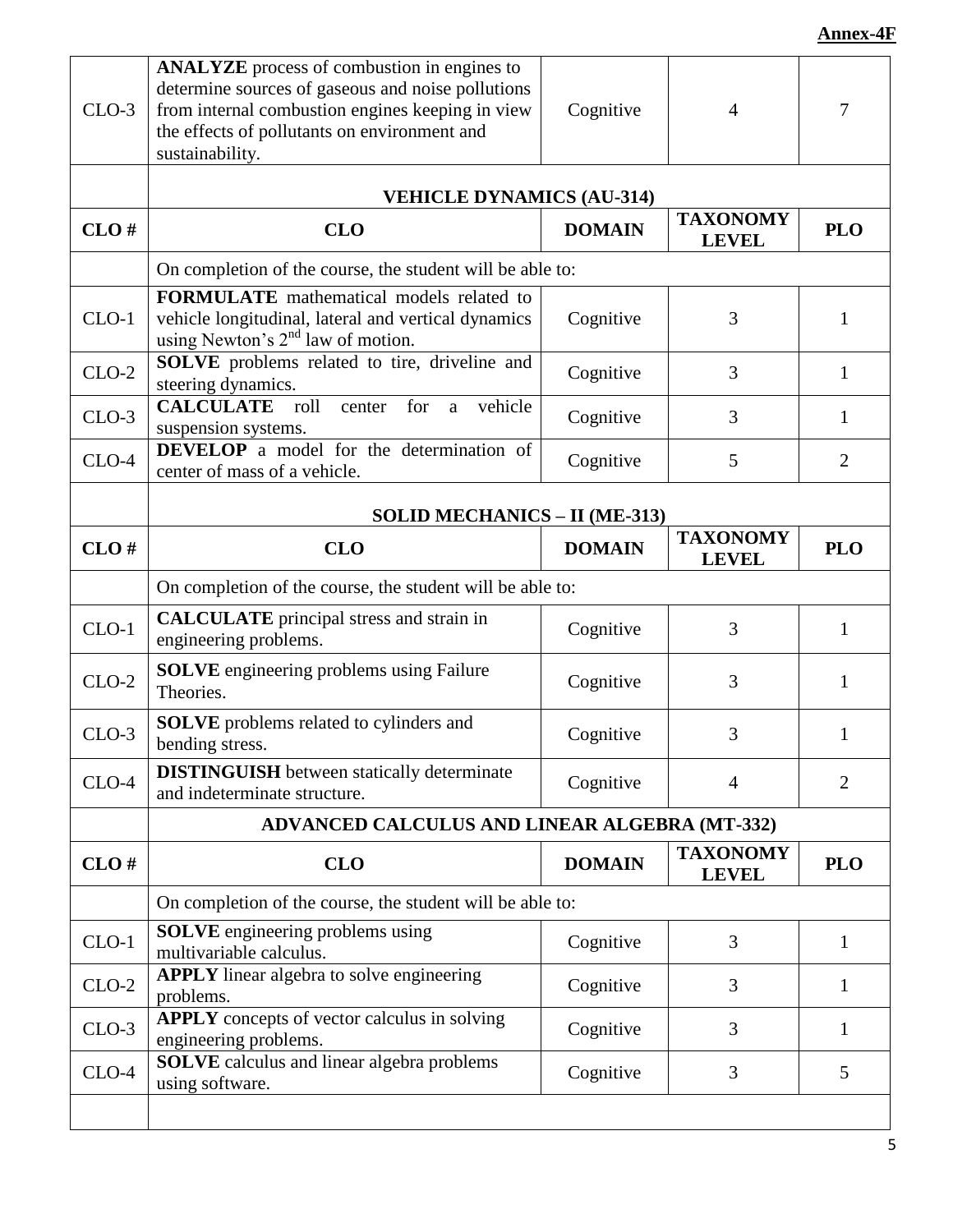|         | <b>BUSINESS COMMUNICATION AND ETHICS (HS-304)</b>                                            |               |                                 |                |  |
|---------|----------------------------------------------------------------------------------------------|---------------|---------------------------------|----------------|--|
| CLO#    | <b>CLO</b>                                                                                   | <b>DOMAIN</b> | <b>TAXONOMY</b><br><b>LEVEL</b> | <b>PLO</b>     |  |
|         | On completion of the course, the student will be able to:                                    |               |                                 |                |  |
| $CLO-1$ | <b>IDENTIFY</b> different types of communication<br>skills.                                  | Cognitive     | $\mathbf{1}$                    | 10             |  |
| $CLO-2$ | <b>DELIVER</b> good oral communication skills in<br>academic and professional environment.   | Affective     | $\overline{2}$                  | 10             |  |
| $CLO-3$ | <b>DEMONSTRATE</b> writing skills in different<br>genres of business communication.          | Cognitive     | 3                               | 10             |  |
| $CLO-4$ | <b>DEVELOP</b> sharp understanding towards<br>professional ethics and code of ethics.        | Cognitive     | 3                               | 8              |  |
|         | <b>FINAL YEAR - AUTOMOTIVE</b>                                                               |               |                                 |                |  |
|         | <b>VEHICLE DESIGN (AU-415)</b>                                                               |               |                                 |                |  |
| CLO#    | <b>CLO</b>                                                                                   | <b>DOMAIN</b> | <b>TAXONOMY</b><br><b>LEVEL</b> | <b>PLO</b>     |  |
|         | On completion of the course, the student will be able to:                                    |               |                                 |                |  |
| $CLO-1$ | APPLY the concept of vehicle design process<br>and strategies.                               | Cognitive     | 3                               | 1              |  |
| $CLO-2$ | <b>APPLY</b> principles of mechanics to automotive<br>structures.                            | Cognitive     | 3                               | 1              |  |
| $CLO-3$ | <b>APPLY</b> vehicle design assessment techniques<br>vehicle design and development process. | Cognitive     | 3                               | $\mathbf{1}$   |  |
| $CLO-4$ | <b>ANALYZE</b> the use of innovation and technology<br>in a modern vehicle.                  | Cognitive     | $\overline{4}$                  | 12             |  |
|         | <b>MECHATRONICS (AU-416)</b>                                                                 |               |                                 |                |  |
| CLO#    | <b>CLO</b>                                                                                   | <b>DOMAIN</b> | <b>TAXONOMY</b><br><b>LEVEL</b> | <b>PLO</b>     |  |
|         | On completion of the course, the student will be able to:                                    |               |                                 |                |  |
| $CLO-1$ | <b>DESCRIBE</b> the control system models using<br>analogies.                                | Cognitive     | $\overline{2}$                  | 1              |  |
| $CLO-2$ | <b>CALCULATE</b> circuit parameters of solid state<br>switching circuits.                    | Cognitive     | 3                               | $\overline{2}$ |  |
| $CLO-3$ | <b>DEVELOP</b> application programs of<br>microcontroller using assembly language.           | Cognitive     | 5                               | 3              |  |
| $CLO-4$ | <b>CONDUCT</b> different application based<br>experiments using microcontroller chip.        | Psychomotor   | $\overline{4}$                  | $\overline{4}$ |  |
|         | FEM AND FVM: APPLICATIONS IN AUTOMOTIVE ENGINEERING (AU-442)                                 |               |                                 |                |  |
| CLO#    | <b>CLO</b>                                                                                   | <b>DOMAIN</b> | <b>TAXONOMY</b><br><b>LEVEL</b> | <b>PLO</b>     |  |
|         | On completion of the course, the student will be able to:                                    |               |                                 |                |  |
| $CLO-1$ | <b>CALCULATE</b> displacements and stresses in                                               | Cognitive     | 3                               | 1              |  |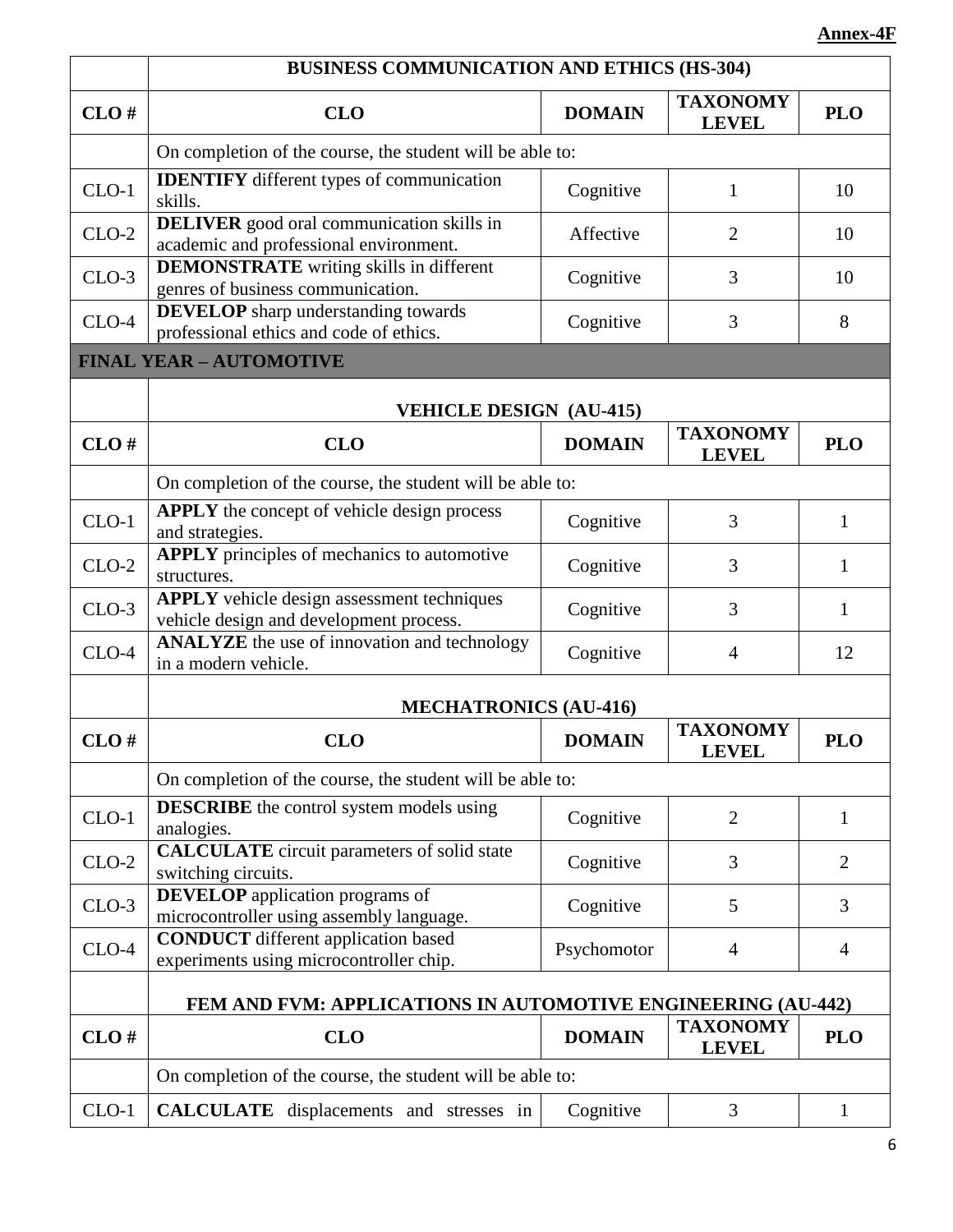|         | physical structural problems using local and<br>global stiffness matrices.                                                                |               |                                 |                |
|---------|-------------------------------------------------------------------------------------------------------------------------------------------|---------------|---------------------------------|----------------|
| $CLO-2$ | <b>CONVERT</b> problems for truss, beam, frame, and<br>pipe flow into their corresponding stiffness<br>matrix.                            | Cognitive     | 3                               | 1              |
| $CLO-3$ | SOLVE 1-D and 2-D problems of structural and<br>thermal components by selecting different finite<br>element types and their formulations. | Cognitive     | 3                               | 1              |
| $CLO-4$ | <b>SOLVE</b> structural and thermal problems using<br>commercial FE software.                                                             | Cognitive     | 3                               | 5              |
| $CLO-5$ | <b>DESIGN</b> a truss structure for bridge under given<br>constraints.                                                                    | Cognitive     | 5                               | 2              |
|         |                                                                                                                                           |               |                                 |                |
|         | <b>HEAT AND MASS TRANSFER (ME-315)</b>                                                                                                    |               |                                 |                |
| CLO#    | <b>CLO</b>                                                                                                                                | <b>DOMAIN</b> | <b>TAXONOMY</b><br><b>LEVEL</b> | <b>PLO</b>     |
|         | On completion of the course, the student will be able to:                                                                                 |               |                                 |                |
| $CLO-1$ | <b>CALCULATE</b> heat transfer rate for steady and<br>unsteady conduction, convection and radiation<br>problems.                          | Cognitive     | 3                               | 1              |
| $CLO-2$ | <b>ANALYSE</b> size and performance of a heat<br>exchanger.                                                                               | Cognitive     | $\overline{4}$                  | $\overline{2}$ |
| $CLO-3$ | <b>CALCULATE</b> mass transfer rate using heat<br>transfer analogy.                                                                       | Cognitive     | 3                               | 1              |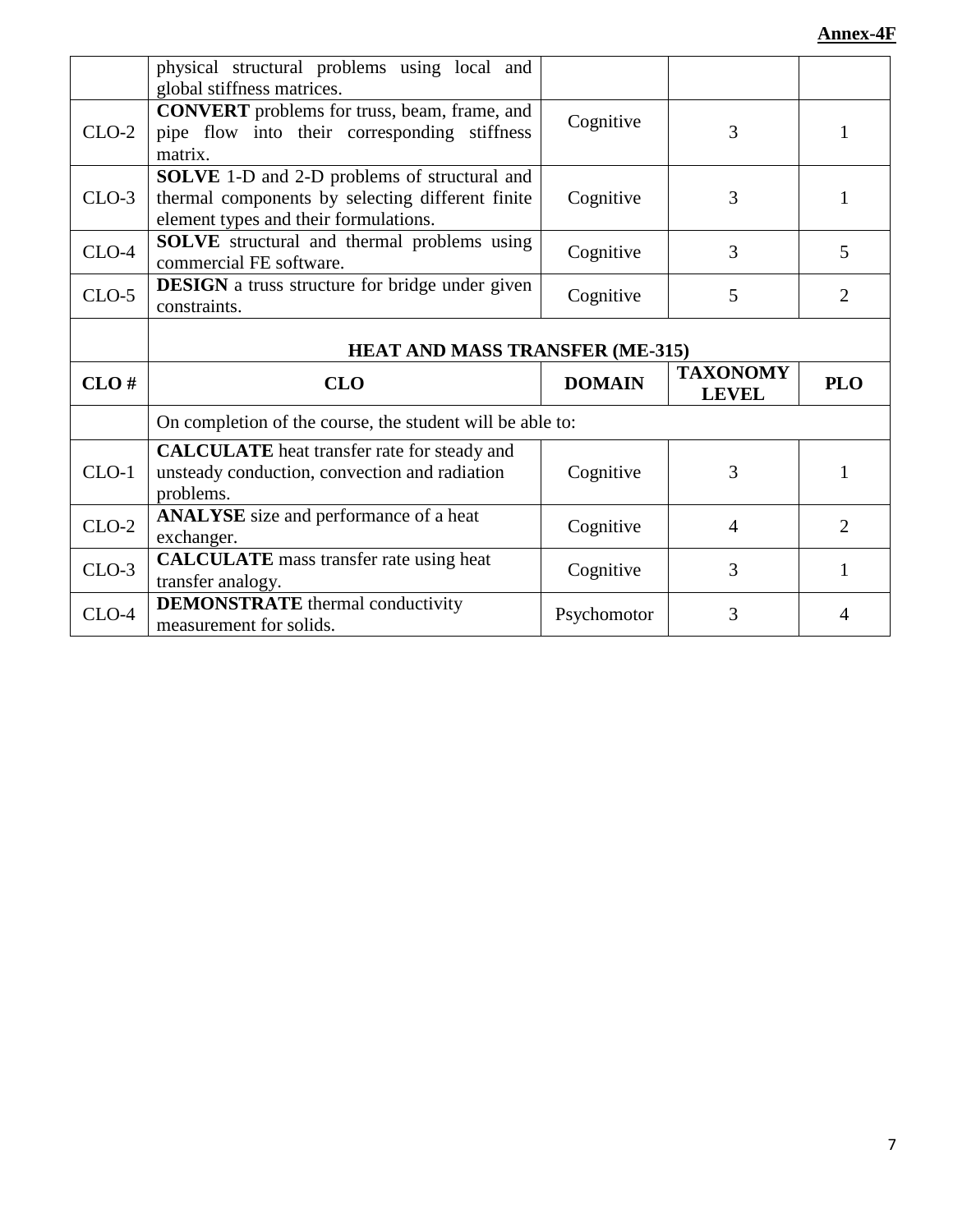# **PLO-CLO Course wise and Taxonomy Mapping of "SPRING" Semester Courses**

|         | <b>FIRST YEAR - AUTOMOTIVE</b>                                                                                       |               |                                 |              |  |
|---------|----------------------------------------------------------------------------------------------------------------------|---------------|---------------------------------|--------------|--|
|         | <b>ENGINEERING DRAWINGS AND COMPUTER GRAPHICS (AU-112)</b>                                                           |               |                                 |              |  |
| CLO#    | <b>CLO</b>                                                                                                           | <b>DOMAIN</b> | <b>TAXONOMY</b><br><b>LEVEL</b> | <b>PLO</b>   |  |
|         | On completion of the course, the student will be able to:                                                            |               |                                 |              |  |
| $CLO-1$ | <b>DRAW</b> geometric curves including plane curves,<br>cycloids, and involutes.                                     | Psychomotor   | $\overline{4}$                  | 1            |  |
| $CLO-2$ | <b>DRAW</b> simple machine parts, sections and<br>assembly in orthographic projections.                              | Psychomotor   | $\overline{4}$                  | 10           |  |
| $CLO-3$ | <b>INTERPRET</b> geometric dimensioning and<br>tolerancing in working drawings.                                      | Cognitive     | $\overline{2}$                  | 1            |  |
| $CLO-4$ | USE software for simple 2D and 3D drawings.                                                                          | Psychomotor   | $\overline{4}$                  | 5            |  |
|         | <b>STATICS (ME-106)</b>                                                                                              |               |                                 |              |  |
| CLO#    | <b>CLO</b>                                                                                                           | <b>DOMAIN</b> | <b>TAXONOMY</b><br><b>LEVEL</b> | <b>PLO</b>   |  |
|         | On completion of the course, the student will be able to:                                                            |               |                                 |              |  |
| $CLO-1$ | <b>DESCRIBE</b> various concepts related to statics.                                                                 | Cognitive     | $\overline{2}$                  | $\mathbf{1}$ |  |
| $CLO-2$ | <b>SOLVE</b> different engineering problems based on<br>statics.                                                     | Cognitive     | 3                               | 1            |  |
| $CLO-3$ | <b>CALCULATE</b> the centroid, moment of areas for<br>bodies under equilibrium                                       | Cognitive     | 3                               | 1            |  |
| $CLO-4$ | <b>DEMONSTRATE</b> the use of various apparatus<br>related to engineering statics.                                   | Psychomotor   | 3                               | $\mathbf{1}$ |  |
|         | <b>THERMODYNAMICS (ME-112)</b>                                                                                       |               |                                 |              |  |
| CLO#    | <b>CLO</b>                                                                                                           | <b>DOMAIN</b> | <b>TAXONOMY</b><br><b>LEVEL</b> | <b>PLO</b>   |  |
|         | On completion of the course, the student will be able to:                                                            |               |                                 |              |  |
| $CLO-1$ | <b>SOLVE</b> problems based on fundamental<br>concepts of equilibrium, system, properties,<br>processes, and cycles. | Cognitive     | 3                               | 1            |  |
| $CLO-2$ | <b>SOLVE</b> problems based on first and second law<br>of thermodynamics for open and closed systems.                | Cognitive     | 3                               | 1            |  |
| $CLO-3$ | <b>CALCULATE</b> thermodynamic properties and<br>performance parameters for gas and vapor power<br>cycles.           | Cognitive     | 3                               | 1            |  |
|         | <b>APPLIED CHEMISTRY (CY-109)</b>                                                                                    |               |                                 |              |  |
| CLO#    | <b>CLO</b>                                                                                                           | <b>DOMAIN</b> | <b>TAXONOMY</b><br><b>LEVEL</b> | <b>PLO</b>   |  |
|         | On completion of the course, the student will be able to:                                                            |               |                                 |              |  |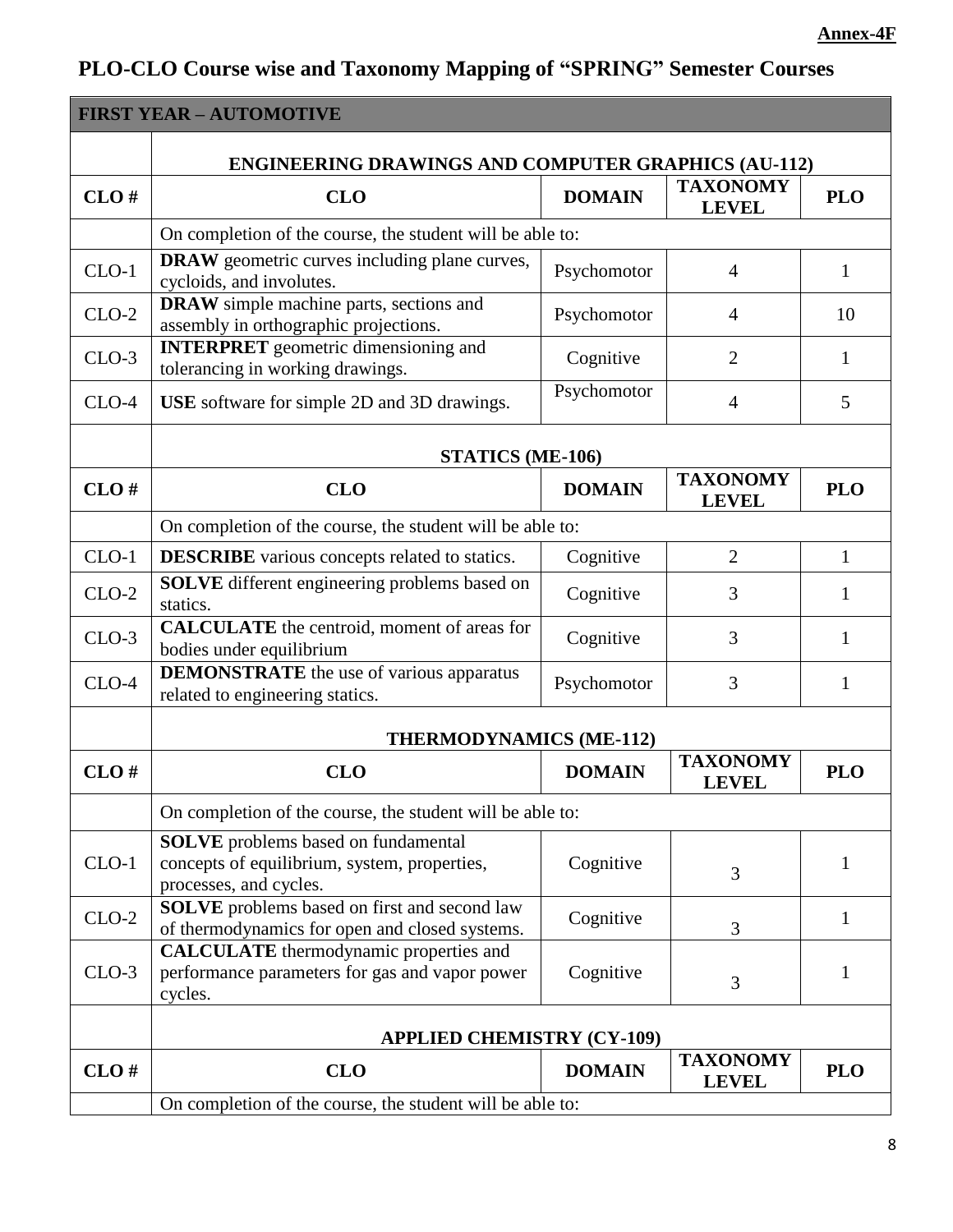| $CLO-1$                         | <b>EXPLAIN</b> the concepts of physical and<br>analytical chemistry for engineering applications.       | Cognitive     | $\overline{2}$                  | $\mathbf{1}$   |  |
|---------------------------------|---------------------------------------------------------------------------------------------------------|---------------|---------------------------------|----------------|--|
| $CLO-2$                         | <b>EXPLAIN</b> water treatment methods.                                                                 | Cognitive     | $\overline{2}$                  | $\mathbf{1}$   |  |
|                                 | <b>SOLVE</b> problems of thermochemistry,                                                               |               |                                 |                |  |
| $CLO-3$                         | electrochemistry, gases, liquids and fuels.                                                             | Cognitive     | 3                               | $\mathbf{1}$   |  |
|                                 | <b>EXPLAIN</b> methods of extraction of metals and                                                      |               |                                 |                |  |
| $CLO-4$                         | its purification.                                                                                       | Cognitive     | $\overline{2}$                  | 1              |  |
| $CLO-5$                         | <b>DEMONSTRATE</b> measurement of physical                                                              | Psychomotor   | 3                               | $\overline{4}$ |  |
|                                 | and chemical parameters.                                                                                |               |                                 |                |  |
|                                 | <b>BASIC ELECTRICITY &amp; ELECTRONICS (EE-118)</b>                                                     |               |                                 |                |  |
| CLO#                            | <b>CLO</b>                                                                                              | <b>DOMAIN</b> | <b>TAXONOMY</b><br><b>LEVEL</b> | <b>PLO</b>     |  |
|                                 | On completion of the course, the student will be able to:                                               |               |                                 |                |  |
| $CLO-1$                         | <b>SOLVE DC</b> circuits.                                                                               | Cognitive     | 3                               | $\mathbf{1}$   |  |
| $CLO-2$                         | <b>SOLVE AC circuits.</b>                                                                               | Cognitive     | $\overline{3}$                  | $\mathbf{1}$   |  |
| $CLO-3$                         | <b>SOLVE</b> PN Junction device problems. .                                                             | Cognitive     | 3                               | $\mathbf{1}$   |  |
| $CLO-4$                         | <b>DEMONSTRATE</b> DC and AC electric circuit                                                           | Psychomotor   | $\overline{4}$                  | $\overline{4}$ |  |
|                                 | applications                                                                                            |               |                                 |                |  |
| <b>SECOND YEAR - AUTOMOTIVE</b> |                                                                                                         |               |                                 |                |  |
|                                 |                                                                                                         |               |                                 |                |  |
|                                 | <b>AUTOMOBILE INSTRUMENTATION (AU-222)</b>                                                              |               |                                 |                |  |
| CLO#                            | <b>CLO</b>                                                                                              | <b>DOMAIN</b> | <b>TAXONOMY</b>                 | <b>PLO</b>     |  |
|                                 |                                                                                                         |               | <b>LEVEL</b>                    |                |  |
|                                 | On completion of the course, the student will be able to:                                               |               |                                 |                |  |
| $CLO-1$                         | <b>CALCULATE</b> parameters of measurement                                                              | Cognitive     | 3                               | 1              |  |
|                                 | system and its errors.                                                                                  |               |                                 |                |  |
| $CLO-2$                         | <b>DESCRIBE</b> electronic sensors and actuator in                                                      | Cognitive     | $\overline{2}$                  | 1              |  |
| $CLO-3$                         | automobile system.                                                                                      |               | $\overline{2}$                  | $\mathbf{1}$   |  |
|                                 | <b>EXPLAIN</b> electronic engine control system.<br><b>DEMONSTRATE</b> the use of electronic            | Cognitive     |                                 |                |  |
| $CLO-4$                         | instrumentation in automobile system.                                                                   | Psychomotor   | 3                               | $\overline{4}$ |  |
|                                 |                                                                                                         |               |                                 |                |  |
|                                 | <b>MANUFACTURING ENGINEERING-I (AU-231)</b>                                                             |               |                                 |                |  |
| CLO#                            | <b>CLO</b>                                                                                              | <b>DOMAIN</b> | <b>TAXONOMY</b>                 | <b>PLO</b>     |  |
|                                 |                                                                                                         |               | <b>LEVEL</b>                    |                |  |
|                                 | On completion of the course, the student will be able to:                                               |               |                                 |                |  |
|                                 | <b>EXPLAIN</b> various manufacturing processes                                                          |               |                                 |                |  |
| $CLO-1$                         | including plastic fabrication, machining, and                                                           | Cognitive     | $\overline{2}$                  | 1              |  |
|                                 | metal forming.                                                                                          |               |                                 |                |  |
| $CLO-2$                         | <b>DISTINGUISH</b> between different types<br>of<br>casting and their output product's characteristics. | Cognitive     | $\overline{4}$                  | 1              |  |
|                                 | <b>IDENTIFY</b> the right type of process & its                                                         |               |                                 |                |  |
| $CLO-3$                         | parameters for performing certain manufacturing.                                                        | Cognitive     | $\mathbf{1}$                    | $\mathbf{1}$   |  |
|                                 |                                                                                                         |               |                                 |                |  |
|                                 | <b>SOLID MECHANICS-I (ME-202)</b>                                                                       |               |                                 |                |  |
|                                 |                                                                                                         |               | <b>TAXONOMY</b>                 |                |  |
| CLO#                            | <b>CLO</b>                                                                                              | <b>DOMAIN</b> | <b>LEVEL</b>                    | <b>PLO</b>     |  |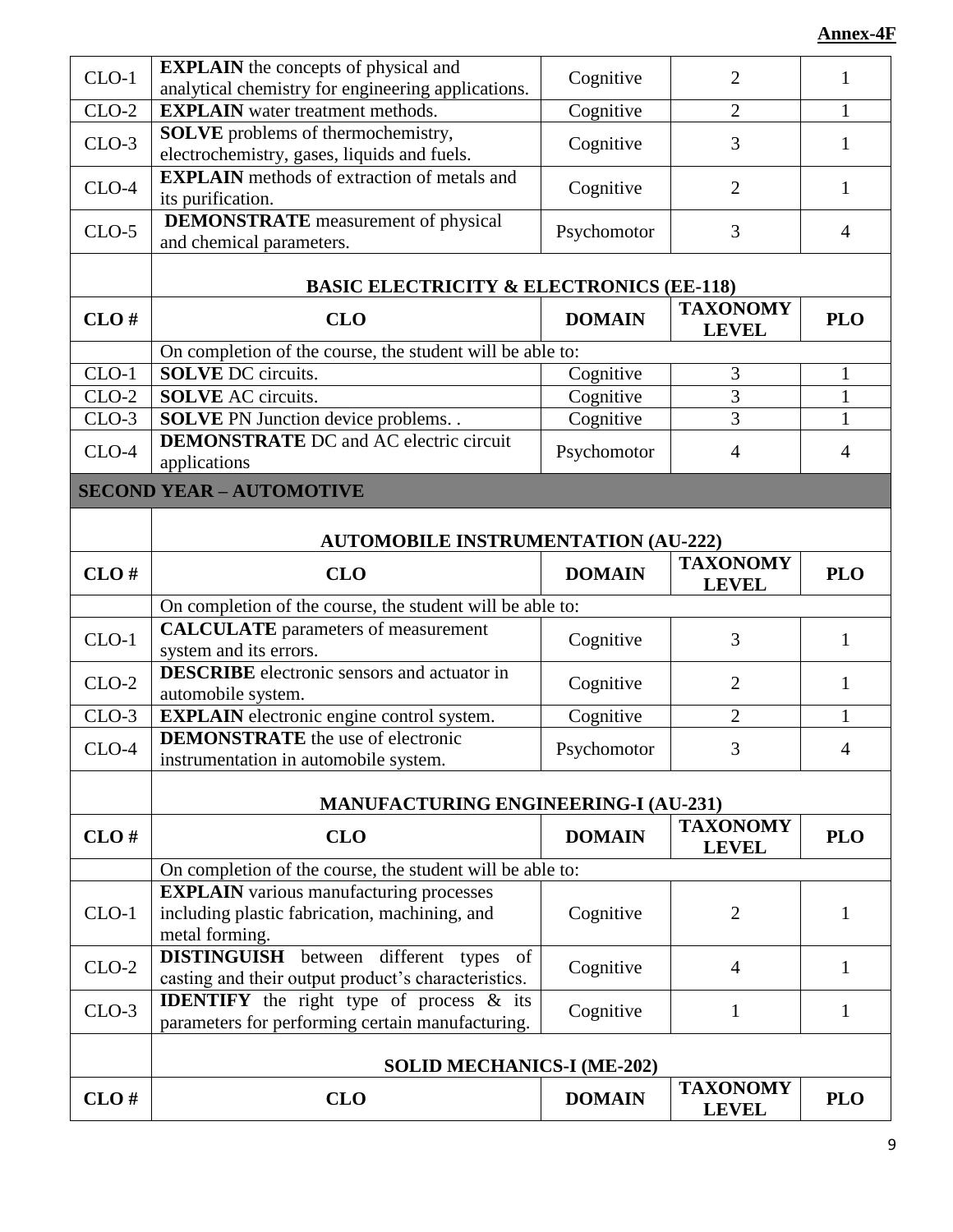|         | On completion of the course, the student will be able to: |               |                                 |                |
|---------|-----------------------------------------------------------|---------------|---------------------------------|----------------|
|         | <b>CALCULATE</b> forces, deflections, moments,            |               |                                 |                |
| $CLO-1$ | stresses, and strains in simple structural                | Cognitive     | 3                               | $\mathbf{1}$   |
|         | members.                                                  |               |                                 |                |
| $CLO-2$ | <b>SOLVE</b> problems relating to pure and non-           | Cognitive     | 3                               | 1              |
|         | uniform bending of beams.                                 |               |                                 |                |
|         | <b>SOLVE</b> problems relating to torsional               |               |                                 |                |
| $CLO-3$ | deformation of bars.                                      | Cognitive     | 3                               | 1              |
| $CLO-4$ | <b>SOLVE</b> the problems of buckling of columns.         | Cognitive     | 3                               | 1              |
|         | <b>DEMONSTRATE</b> the measurement of                     |               |                                 |                |
| $CLO-5$ | mechanical properties of materials using                  | Psychomotor   | 3                               | 1              |
|         | universal testing machine.                                |               |                                 |                |
|         |                                                           |               |                                 |                |
|         | <b>FLUID MECHANICS - I (ME-204)</b>                       |               |                                 |                |
| CLO#    | <b>CLO</b>                                                | <b>DOMAIN</b> | <b>TAXONOMY</b>                 | <b>PLO</b>     |
|         |                                                           |               | <b>LEVEL</b>                    |                |
|         | On completion of the course, the student will be able to: |               |                                 |                |
| CLO-1   | <b>SOLVE</b> different fluid statics problems.            | Cognitive     | 3                               | 1              |
| $CLO-2$ | <b>CALCULATE</b> Hydrostatic Forces on                    | Cognitive     | 3                               | 1              |
|         | submerged surfaces                                        |               |                                 |                |
| $CLO-3$ | <b>CALCULATE</b> pressure drop in pipe flow for           | Cognitive     | 3                               | 1              |
|         | laminar and turbulent flow in a pipe.                     |               |                                 |                |
| $CLO-4$ | <b>SOLVE</b> fluid flow problems using Bernoulli and      |               | 3                               |                |
|         | momentum principle.                                       | Cognitive     |                                 | $\mathbf{1}$   |
|         | <b>DEMONSTRATE</b> the use of fluid flow                  |               | 3                               |                |
| $CLO-5$ | measuring devices.                                        | Psychomotor   |                                 | $\overline{4}$ |
|         |                                                           |               |                                 |                |
|         | <b>DYNAMICS (ME-213)</b>                                  |               |                                 |                |
| CLO#    | <b>CLO</b>                                                | <b>DOMAIN</b> | <b>TAXONOMY</b>                 | <b>PLO</b>     |
|         |                                                           |               | <b>LEVEL</b>                    |                |
|         | On completion of the course, the student will be able to: |               |                                 |                |
| $CLO-1$ | <b>CALCULATE</b><br>kinetics<br>kinematics<br>and         | Cognitive     | 3                               |                |
|         | parameters for a particle or system of particles.         |               |                                 |                |
| $CLO-2$ | <b>CALCULATE</b> kinematics and kinetics                  | Cognitive     | 3                               | 1              |
|         | parameters using energy principle.                        |               |                                 |                |
|         | <b>CALCULATE</b> kinematics and kinetics                  |               |                                 |                |
| $CLO-3$ | parameters using impulse and momentum                     | Cognitive     | 3                               | 1              |
|         | principle.                                                |               |                                 |                |
| $CLO-4$ | <b>DEMONSTRATE</b> kinetics and kinematics                | Psychomotor   | 3                               | $\overline{4}$ |
|         | parameters using laboratory equipment.                    |               |                                 |                |
|         |                                                           |               |                                 |                |
|         | <b>ISLAMIC STUDIES (HS-205)</b>                           |               |                                 |                |
| CLO#    | <b>CLO</b>                                                | <b>DOMAIN</b> | <b>TAXONOMY</b><br><b>LEVEL</b> | <b>PLO</b>     |
|         | On completion of the course, the student will be able to: |               |                                 |                |
|         | <b>EXPLAIN</b> Islamic perspective in the matters         |               |                                 |                |
| $CLO-1$ | related to society and day to day dealings.               | Cognitive     | $\overline{2}$                  | 8              |
|         | <b>EXPLAIN</b> meanings of selected quranic verses        |               |                                 |                |
|         |                                                           |               | $\overline{2}$                  | 8              |
| $CLO-2$ | and hadiths                                               | Cognitive     |                                 |                |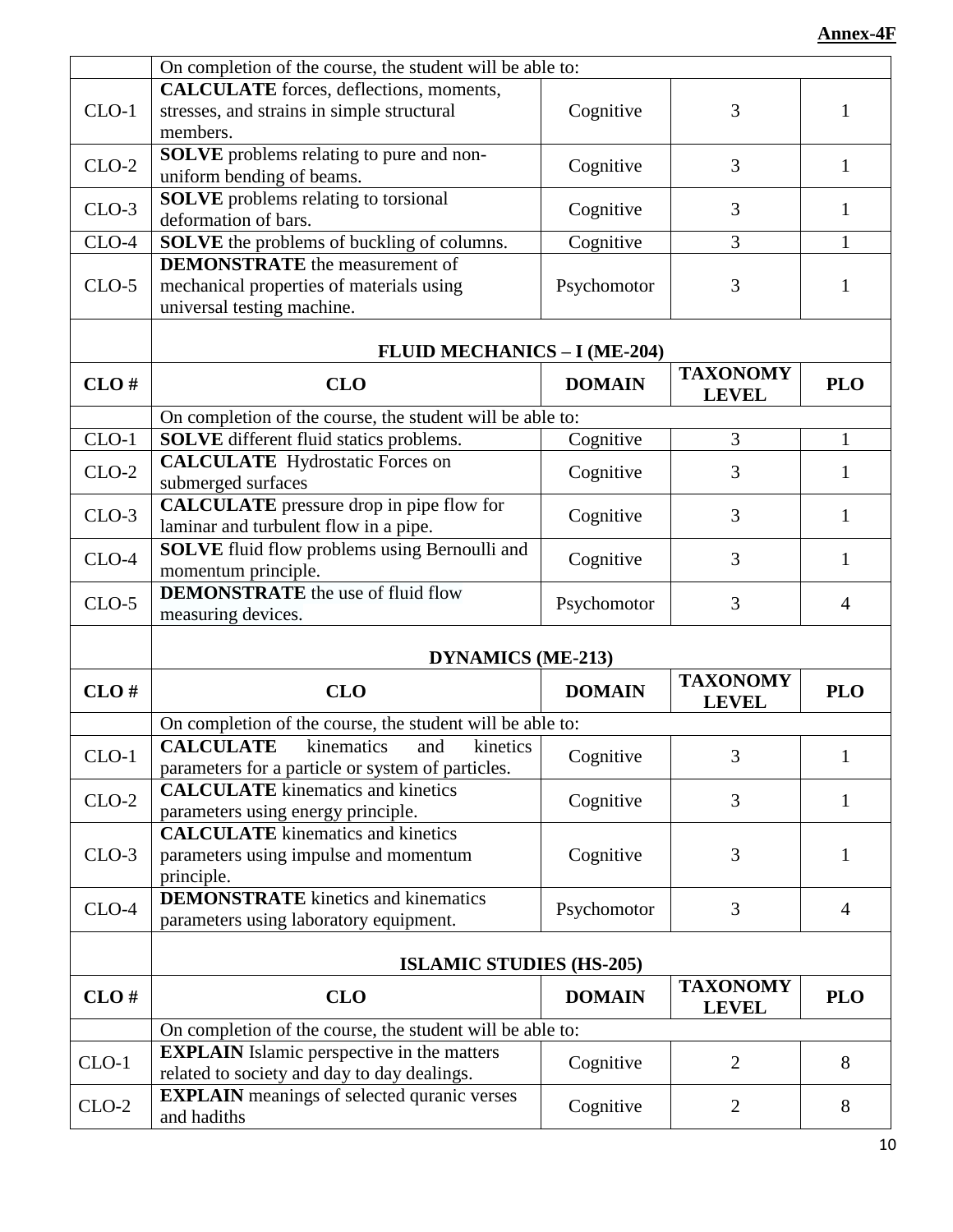| $CLO-3$ | <b>EXPLAIN</b> seerah of prophet Muhammad<br>(PBUH)                                                                                                    | Cognitive     | $\overline{2}$                  | 8              |
|---------|--------------------------------------------------------------------------------------------------------------------------------------------------------|---------------|---------------------------------|----------------|
| $CLO-4$ | <b>COMPARE</b> Islamic and western values.                                                                                                             | Cognitive     | $\overline{4}$                  | 8              |
|         | THIRD YEAR - AUTOMOTIVE                                                                                                                                |               |                                 |                |
|         | <b>DESIGN OF MACHINE ELEMENT (AU-315)</b>                                                                                                              |               |                                 |                |
| CLO#    | <b>CLO</b>                                                                                                                                             | <b>DOMAIN</b> | <b>TAXONOMY</b><br><b>LEVEL</b> | <b>PLO</b>     |
|         | On completion of the course, the student will be able to:                                                                                              |               |                                 |                |
| $CLO-1$ | <b>IDENTIFY</b> design strategies, brain storming,<br>standards and codes with applications.                                                           | Cognitive     | $\overline{2}$                  | 1              |
|         | <b>CACLULATE</b> parameters for machine elements                                                                                                       |               |                                 |                |
| $CLO-2$ | including couplings, shafts, brakes, clutches,<br>springs, gears, bearings and clutch.                                                                 | Cognitive     | 3                               | 1              |
| $CLO-3$ | <b>CALCULATE</b> stresses and deflection for<br>machine elements including fasteners.                                                                  | Cognitive     | 3                               | $\mathbf{1}$   |
|         | <b>MECHANICAL VIBRATION (ME-306)</b>                                                                                                                   |               |                                 |                |
| CLO#    | <b>CLO</b>                                                                                                                                             | <b>DOMAIN</b> | <b>TAXONOMY</b><br><b>LEVEL</b> | <b>PLO</b>     |
|         | On completion of the course, the student will be able to:                                                                                              |               |                                 |                |
| $CLO-1$ | <b>IDENTIFY</b> the type of vibration and its<br>characteristics for different applications.                                                           | Cognitive     | $\overline{2}$                  | 1              |
| $CLO-2$ | SOLVE different vibration models including<br>spring mass and damper for free and forced<br>systems.                                                   | Cognitive     | 3                               | 1              |
| $CLO-3$ | <b>CALCULATE</b> mechanical vibration system<br>responses under arbitrary forces.                                                                      | Cognitive     | 3                               | $\mathbf{1}$   |
| $CLO-4$ | <b>SOLVE</b> multi-degree of freedom systems using<br>numerical methods.                                                                               | Cognitive     | 3                               | 1              |
| $CLO-5$ | <b>DEMONSTRATE</b> measurement of vibration<br>parameters using laboratory equipment.                                                                  | Psychomotor   | 3                               | $\overline{4}$ |
|         | <b>FLUID MECHANICS II (ME-314)</b>                                                                                                                     |               |                                 |                |
| CLO#    | <b>CLO</b>                                                                                                                                             | <b>DOMAIN</b> | <b>TAXONOMY</b><br><b>LEVEL</b> | <b>PLO</b>     |
|         | On completion of the course, the student will be able to:                                                                                              |               |                                 |                |
| $CLO-1$ | <b>CALCULATE</b> velocity and pressure distribution<br>for inviscid and viscous fluid flow.                                                            | Cognitive     | 3                               | 1              |
| $CLO-2$ | <b>SOLVE</b> turbo-machine problems using velocity<br>triangles at inlet and outlet.                                                                   | Cognitive     | 3                               | $\mathbf{1}$   |
| $CLO-3$ | <b>APPLY</b> conservation principles of mass, linear<br>momentum, and angular momentum using<br>Reynold's Transport Theorem to fluid flow<br>problems. | Cognitive     | 3                               | 1              |
| $CLO-4$ | <b>CALCULATE</b> the drag coefficient for external<br>flow problems.                                                                                   | Cognitive     | 3                               | 1              |
|         |                                                                                                                                                        |               |                                 |                |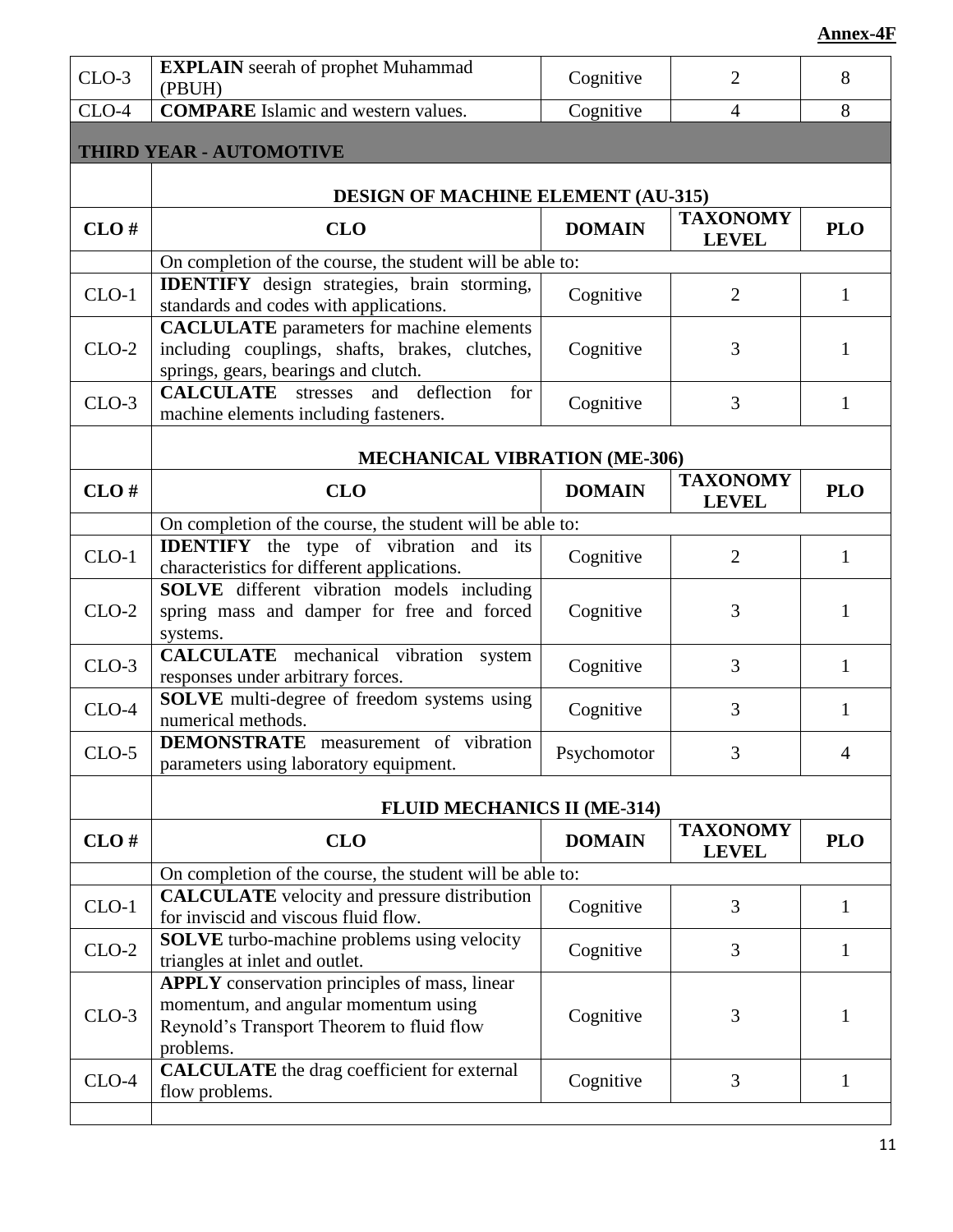|         | <b>APPLIED ECONOMICS FOR ENGINEERS (MF-303)</b>                                                                       |               |                                 |                |  |
|---------|-----------------------------------------------------------------------------------------------------------------------|---------------|---------------------------------|----------------|--|
| CLO#    | <b>CLO</b>                                                                                                            | <b>DOMAIN</b> | <b>TAXONOMY</b><br><b>LEVEL</b> | <b>PLO</b>     |  |
|         | On completion of the course, the student will be able to:                                                             |               |                                 |                |  |
| $CLO-1$ | <b>DEFINE</b> the terminology and principles of<br>engineering economics and production practices.                    | Cognitive     | 1                               | 1              |  |
| $CLO-2$ | <b>SOLVE</b> time value of money problems using<br>cash flows.                                                        | Cognitive     | 3                               | 1              |  |
| $CLO-3$ | <b>EVALUATE</b> engineering economics scenarios<br>among several alternatives through optimization.                   | Cognitive     | 6                               | 1              |  |
| $CLO-4$ | <b>EXPLAIN</b> work practices of industry and<br>business operations.                                                 | Cognitive     | $\overline{2}$                  | 1              |  |
|         | <b>NUMERICAL METHODS (MT-442)</b>                                                                                     |               |                                 |                |  |
| CLO#    | <b>CLO</b>                                                                                                            | <b>DOMAIN</b> | <b>TAXONOMY</b><br><b>LEVEL</b> | <b>PLO</b>     |  |
|         | On completion of the course, the student will be able to:                                                             |               |                                 |                |  |
| $CLO-1$ | <b>SOLVE</b> problems of numerical methods.                                                                           | Cognitive     | 3                               | $\mathbf{1}$   |  |
| $CLO-2$ | <b>SOLVE</b><br>mathematical<br>expressions<br>using<br>appropriate techniques up to the desired decimal<br>accuracy. | Cognitive     | 3                               | 1              |  |
|         | <b>FINAL YEAR - AUTOMOTIVE</b>                                                                                        |               |                                 |                |  |
|         | <b>AUTOMOTIVE TRANSMISSION &amp; DRIVES (AU-422)</b>                                                                  |               |                                 |                |  |
| CLO#    | <b>CLO</b>                                                                                                            | <b>DOMAIN</b> | <b>TAXONOMY</b><br><b>LEVEL</b> | <b>PLO</b>     |  |
|         | On completion of the course, the student will be able to:                                                             |               |                                 |                |  |
| $CLO-1$ | APPLY the techniques used in design of<br>automotive clutch and gears                                                 | Cognitive     | 3                               | 1              |  |
| $CLO-2$ | <b>CALCULATE</b> performance parameters of drive<br>line components in transmission operation                         | Cognitive     | 3                               | 1              |  |
|         | <b>VEHICLE THERMAL MANAGEMENT (AU-431)</b>                                                                            |               |                                 |                |  |
| CLO#    | <b>CLO</b>                                                                                                            | <b>DOMAIN</b> | <b>TAXONOMY</b><br><b>LEVEL</b> | <b>PLO</b>     |  |
|         | On completion of the course, the student will be able to:                                                             |               |                                 |                |  |
| $CLO-1$ | <b>CALCULATE</b> performance parameters for a<br>refrigeration system                                                 | Cognitive     | 3                               | 1              |  |
| $CLO-2$ | PERFORM cooling & heating load calculation<br>for a given space.                                                      | Cognitive     | 3                               | 1              |  |
| $CLO-3$ | <b>ANALYZE</b> the energy conservation and energy<br>efficient strategies used in thermal management<br>of vehicle    | Cognitive     | $\overline{4}$                  | $\overline{2}$ |  |
|         | PRODUCT DEVELOPMENT AND OPERATIONS MANAGEMENT (AU-441)                                                                |               |                                 |                |  |
| CLO#    | <b>CLO</b>                                                                                                            | <b>DOMAIN</b> | <b>TAXONOMY</b><br><b>LEVEL</b> | <b>PLO</b>     |  |